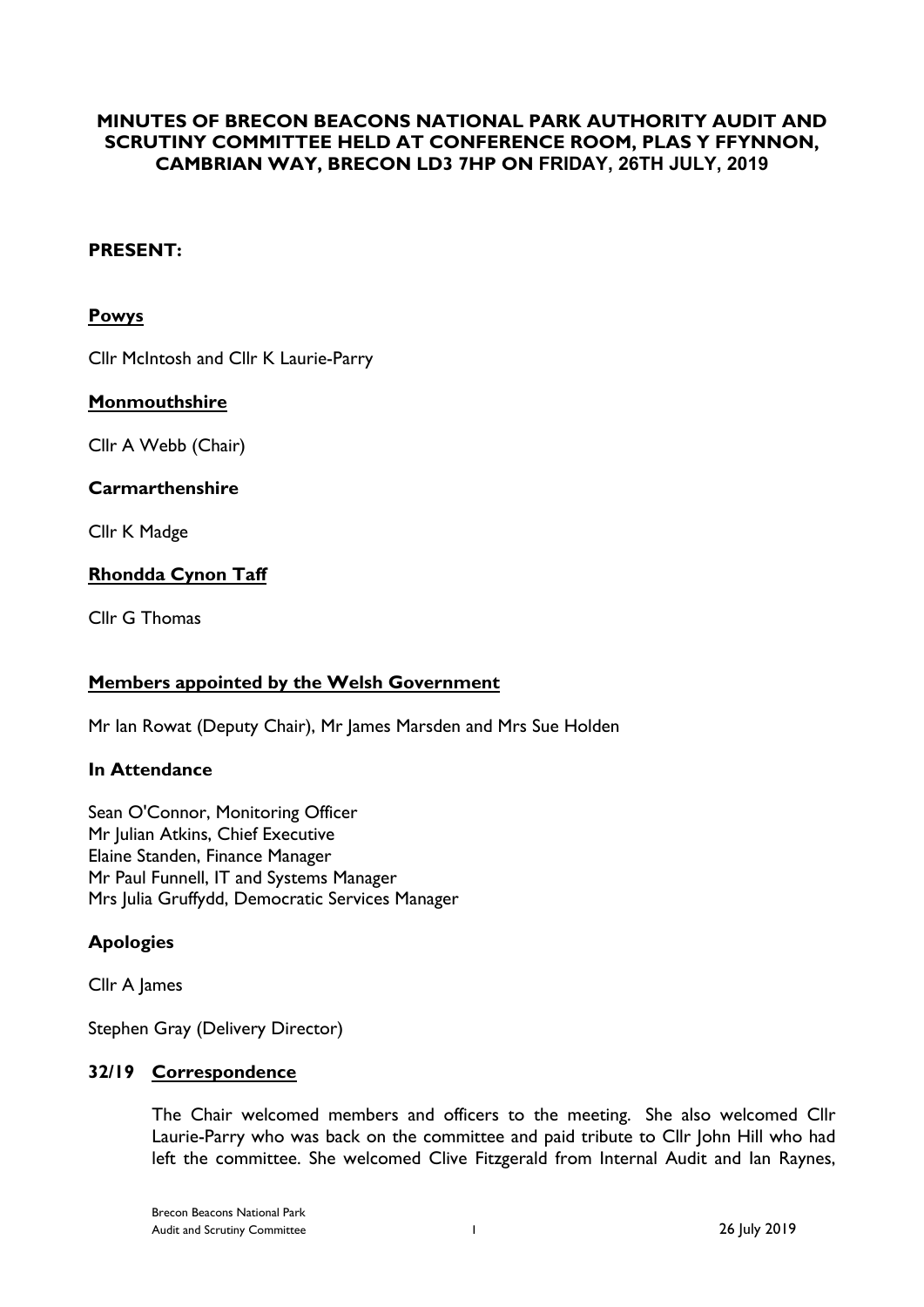Acting Chair of the Authority's Standards Committee who was observing the meeting as part of his own learning.

Apologies were noted.

#### **33/19 Declarations of Interest**

There were no declarations of interest.

## **34/19 Minutes**

One typographical error was highlighted which would be corrected before the minutes were published.

> **RESOLVED: That the minutes of the meeting held on 3 May 2019 be approved and the Chair authorised to sign them as a correct record.**

## **35/19 AGM Minutes**

Officers advised that the attendance for this meeting would be corrected before the minutes were published.

> **RESOLVED: That the minutes of the meeting held on 28 June 2019 be approved and the Chair authorised to sign them as a correction record.**

## **36/19 Public Speaking Scheme**

There were no requests to speak.

#### **37/19 Action Tracking**

Members sought clarification from officers on progress with some of the actions.

## **38/19 2018/19 Financial Outturn and Reserves**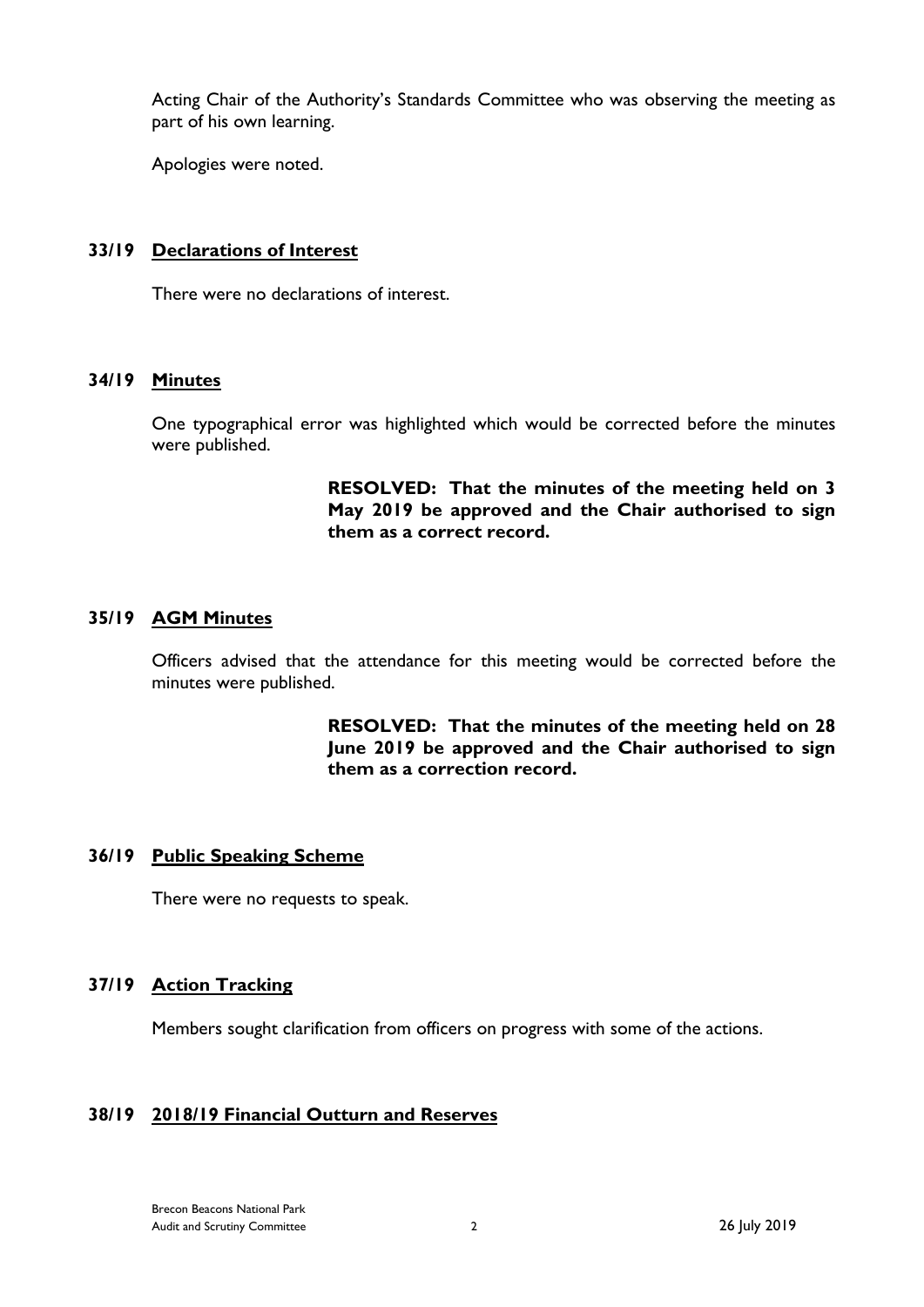Members received the outturn report and reserves position for the financial year 2018/19.

## **RESOLVED: To note the report.**

#### **39/19 2019/20 Budget Performance to 30 June 2019**

The Finance Manager presented the budget performance report for the first quarter of 2019/20 and advised that this was as expected at this time of year. A member congratulated staff on this.

Delays in grant funding were noted and the Chief Executive advised that the Delivery Director was addressing this, particularly where there might be impact on future grant applications.

## **RESOLVED: To note the report.**

## **40/19 Statement of Accounts 2018/19**

The Finance Manager advised that this was an opportunity for members to review the Statement of Accounts before they were presented for approval at the EGM on 30 July. She outlined some changes in accounting process since last year.

A member suggested that in future the Authority's achievements in using public money effectively be highlighted in an introduction. She also felt that underspend was in fact a success story, and that an explanation was needed about the potential use of reserves, for example, to provide match funding in grant applications. A different view was expressed about underspend, and a member sought assurance from the Chief Executive that a list of projects was available which could be implemented should underspend occur. The Chief Executive confirmed that he had submitted a list of unfunded pressures to the Welsh Government, although these would be subject to a prioritisation exercise as with other projects. Members regretted the continuing annual budget projection rather than three years.

A member highlighted the uncertainty over the pension fund, which was common to all local authorities but stressed that the Authority should spend rather than hoard its reserves. The CEO advised that a pension valuation was due this year, and that the Authority needed to be able to fund a potential pay award as well as the change programme. The Finance Manager advised that the Authority should receive an indication of the situation in December, but would be driven by Powys County Council on this.

The difficulty of managing budgets when working with partners was also noted. A suggestion was made that it would be helpful to have some ratios, such as the constituent local authority contribution per resident which might demonstrate value for money.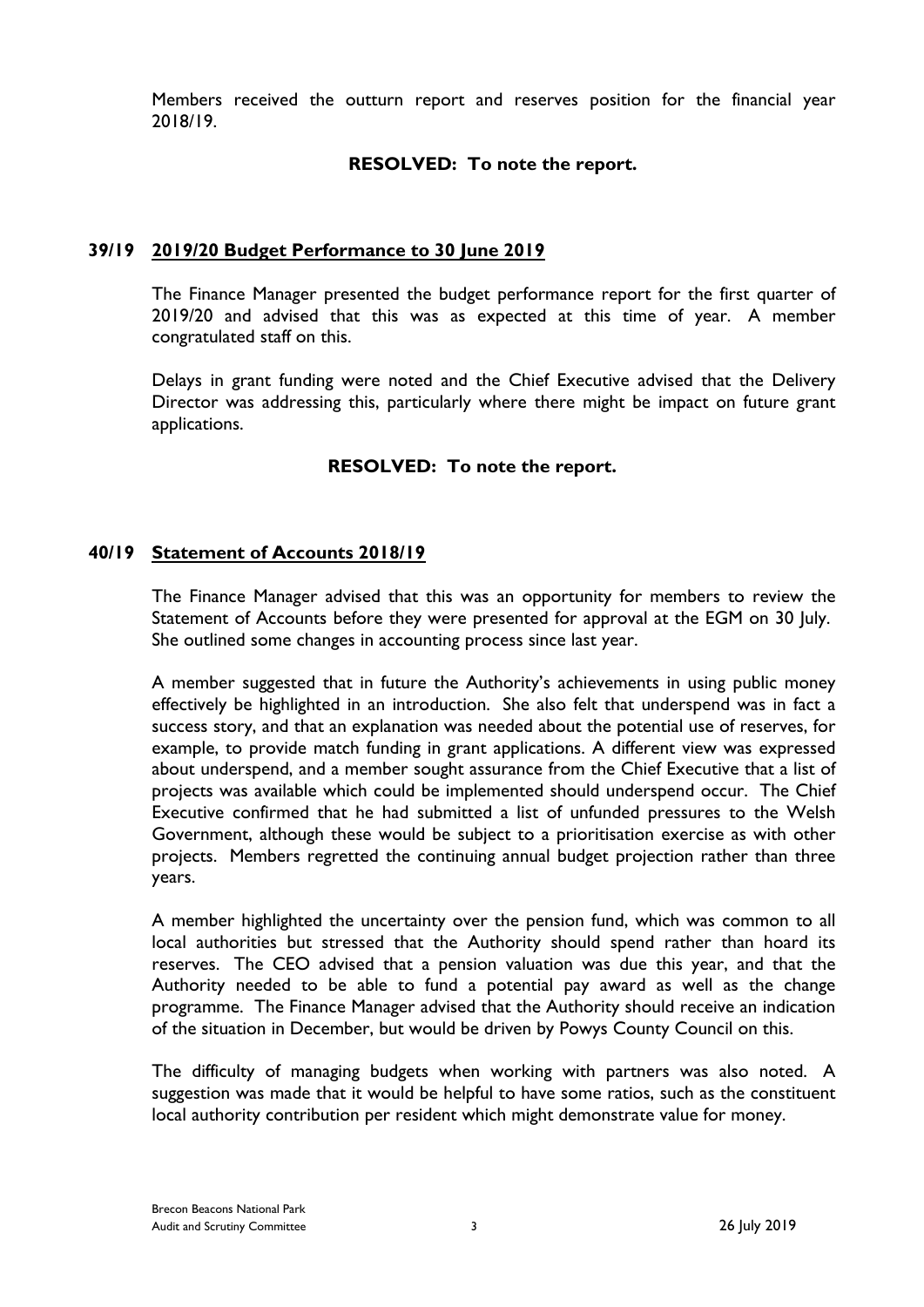The Finance Manager concluded that the auditors had asked the Authority to ensure it had a process to enable learning from successes and failures in projects, and use this to make improvements in future. The same applied to the need to learn from performance in budget management and a process of review of outturns against estimate by budget managers.

## **RESOLVED: That members note the contents of the report and the draft Statement of Accounts as published.**

## **41/19 Internal Audit Update**

The Finance Manager and Internal Audit updated members on the progress of the Block 1 audits which had just been carried out.

## **RESOLVED: That the contents of the report and outstanding management actions be noted.**

## **42/19 Role of Scrutiny**

The Democratic Services Manager advised that the Chair had asked for this to be on the agenda as an opportunity to highlight the role of scrutiny in the new structures and whether an additional process was needed. She referred to the new Key Work Area Groups and Policy Forum as opportunities for scrutiny.

Members made the point that some informal scrutiny was already being carried out by individual members with senior officers or as part of the champion role. The lack of officer capacity for a formal process was also recognised as well as the fact that the Authority was in a different place from when the formal process was developed. There was consensus that the new structures allowed for scrutiny when coupled with internal and external audit, but a member felt there was a danger in becoming too focused internally and another felt that the Authority must be mindful of public opinion.

A member suggested that the Authority should consider a 360 degree review at some stage in a structured way to include stakeholders; he cited the planning service where the service was better than its reputation. The Chief Executive confirmed that these conversations were taking place with stakeholders and that they would be looking at stakeholders again as part of the change programme. He suggested that the review of governance structures in the autumn should include how the Authority captured learning points and tracking actions from conversations as a member highlighted. The Chair advised that constituent local authorities should be included in any stakeholder review.

Members highlighted the number of reports on this agenda 'for noting' and said that this was the wrong approach: words such as 'accept', 'approve' or 'adopt' should be used, as reports merely for noting should not be on the agenda. Officers would amend the guidance recently developed for staff writing reports.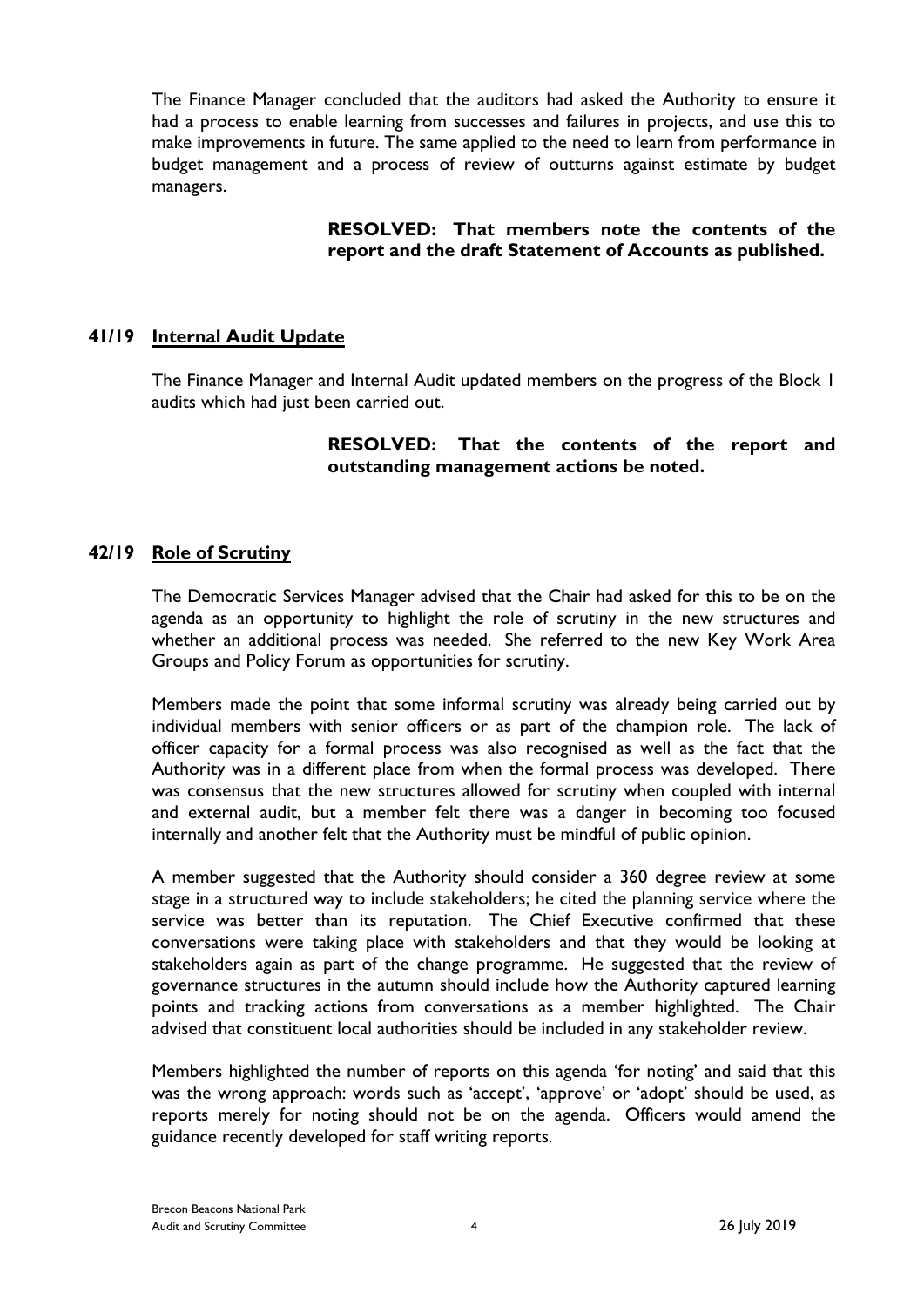# **43/19 Compliments/Complaints/Freedom of Information**

Members reviewed compliments, complaints and Freedom of Information requests and welcomed the high level of compliments to staff.

## **44/19 Integrated assurance framework**

The IT and Systems Manager presented the new Integrated Assurance Framework which had been developed based on comments from members. He had included additional reports on performance and risk but welcomed views as to whether this was required. Members made the following comments:

- Too much detail was not necessarily helpful
- Concept good but difficult to see what was behind the assertions
- Staff did not appear to understand what to put in the controls and weaknesses columns
- This format more applicable to local authorities with much bigger budgets
- Performance and risk reports helpful
- The work done to date was good but needed to be reworked in light of a new set of baselines (State of the Park Report)
- The Authority needed to be able to see measurable progress against key priorities such as climate change, and even long term change needed milestones
- Conscious of the officer time needed to develop these processes

The officer thanked members for their helpful comments which mirrored some concerns from the Senior Leadership Group. He would welcome further discussion with members on how to link this to the change programme. The Chair asked him to bring a further version of the framework to the next meeting.

A member cited examples of suggestions made that had not been acted on, such as funding for obtaining British Trust for Ornithology data, and for the Natural Resources Wales peat study, where some injection of resource would give valuable returns. The Authority should seize opportunities such as this. The Chief Executive advised that they would look at budget allocation and that such examples would be subject to the same prioritisation process as project proposals and other work.

The officer summarised that he would reformat the assurance framework for the next meeting such that lead officers would report the three most significant actions, three highest risks and three most important controls for each objective. Members indicated that this would be an improvement.

Amendments to the recommendations were discussed in terms of order and the request to amend the framework for the next meeting.

# **a) That members discuss and query the content of the report;**